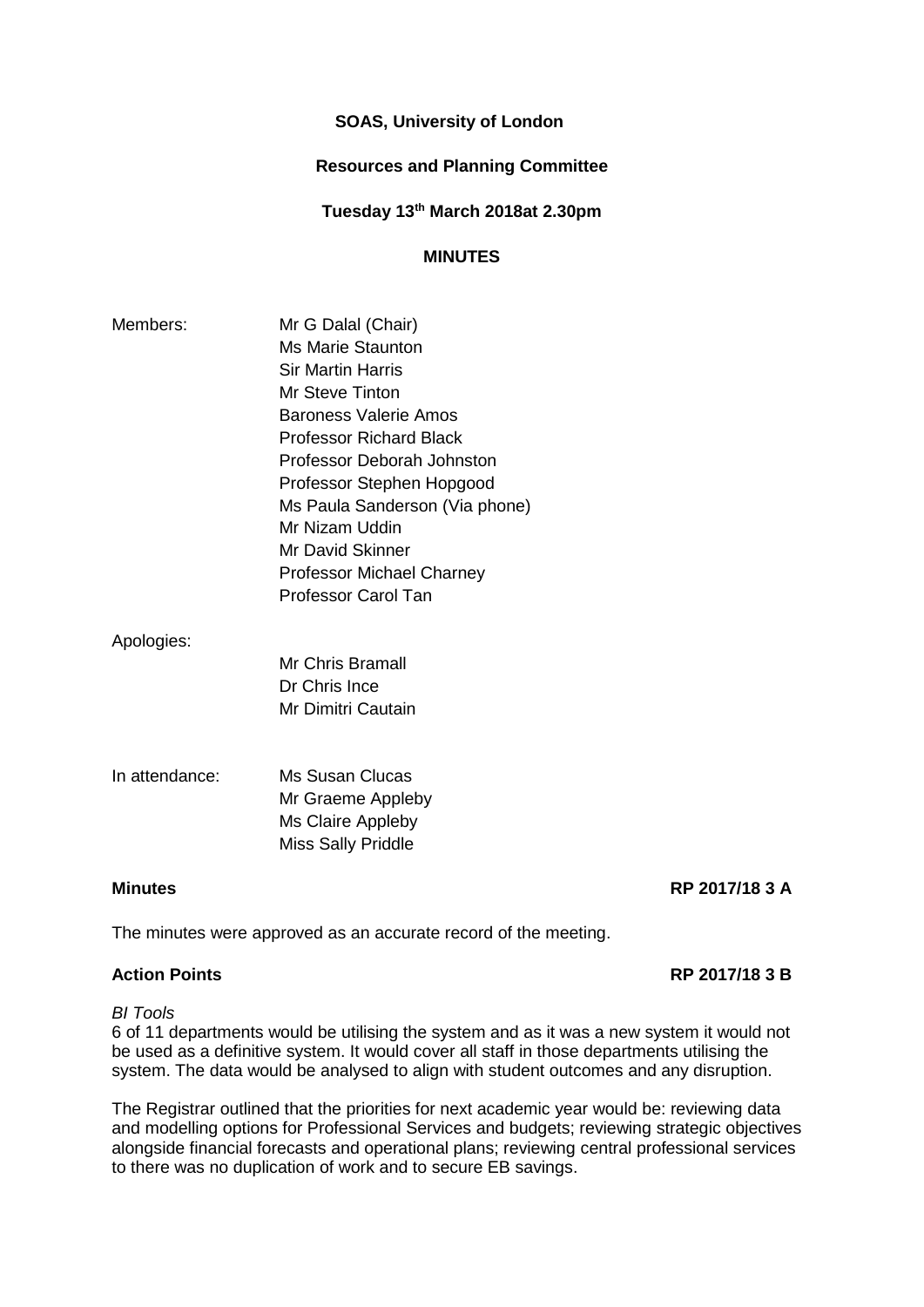The tribal data would be used alongside workload planning data to look at efficiencies across the school.

**Action:** Update on BI tool and analysis process to be presented at June RPC.

The Registrar confirmed that the recruitment process for the head of the library was underway. This area would be looked at as part of the restructuring of support services.

**Action:** Discuss the next steps for the recruitment of the head of library.

## *Interest Rates Swap*

It was agreed that the interest rate swap would not be taken forwards unless new evidence arose.

## **Matters Arising/Matters for Report RP 2017/18 3 C**

The Committee **noted** that Katie Blacklock would not be joining the Resources and Planning Committee.

## **Director's Report RP 2017/18 3 D**

The Committee **noted** the launch of the Office for Students and transitional year comes into force. Compliance with Prevent would not be a criteria. The application process would be extensive. The application would be reliant on financial forecast to HEFCE submitted in June 2017 and this would be updated in June 2018. The School would meet with OfS to discuss the financial positon, HEFCE were made aware of the reduction in undergraduate income.

The Committee noted the impact of the lecturer strikes on the university. 75% lectures and teaching been affected which was similar to other London institutions, however other institutions that impact is far less.

The Committee noted that all communications indicated that UCU branches would not be in favour of the UCU deal proposed on 12<sup>th</sup> March 2018. The School would focus on minimising the negative impact on student experience.

## **Forecast financial out-turn 2017-18 RP 2017/18 3 E**

The Committee discussed the factors that have contributed to the variance including higher than predicted drop out rates, increased cost of catering, unexpected Bank and Credit card charges and less savings made in both academic and professional services. The Bank and Credit Card charges would be invested.

The Committee discussed the improved systems for collating accurate student number data in the autumn term. The data has been analysed to identify the groups of students who are not continuing. This analysis would be fed into the teaching review projects. Data showed that high tariff students did not attend or complete their courses at SOAS. It was agreed that if SOAS moved up the league tables then it would reduce the drop out of higher tariff students.

The Committee discussed the opportunities of distance learning and the structure for CDEP.

**Action:** Report back at June meeting on CEDEP. **Action:** Report back on CEFIMS at June.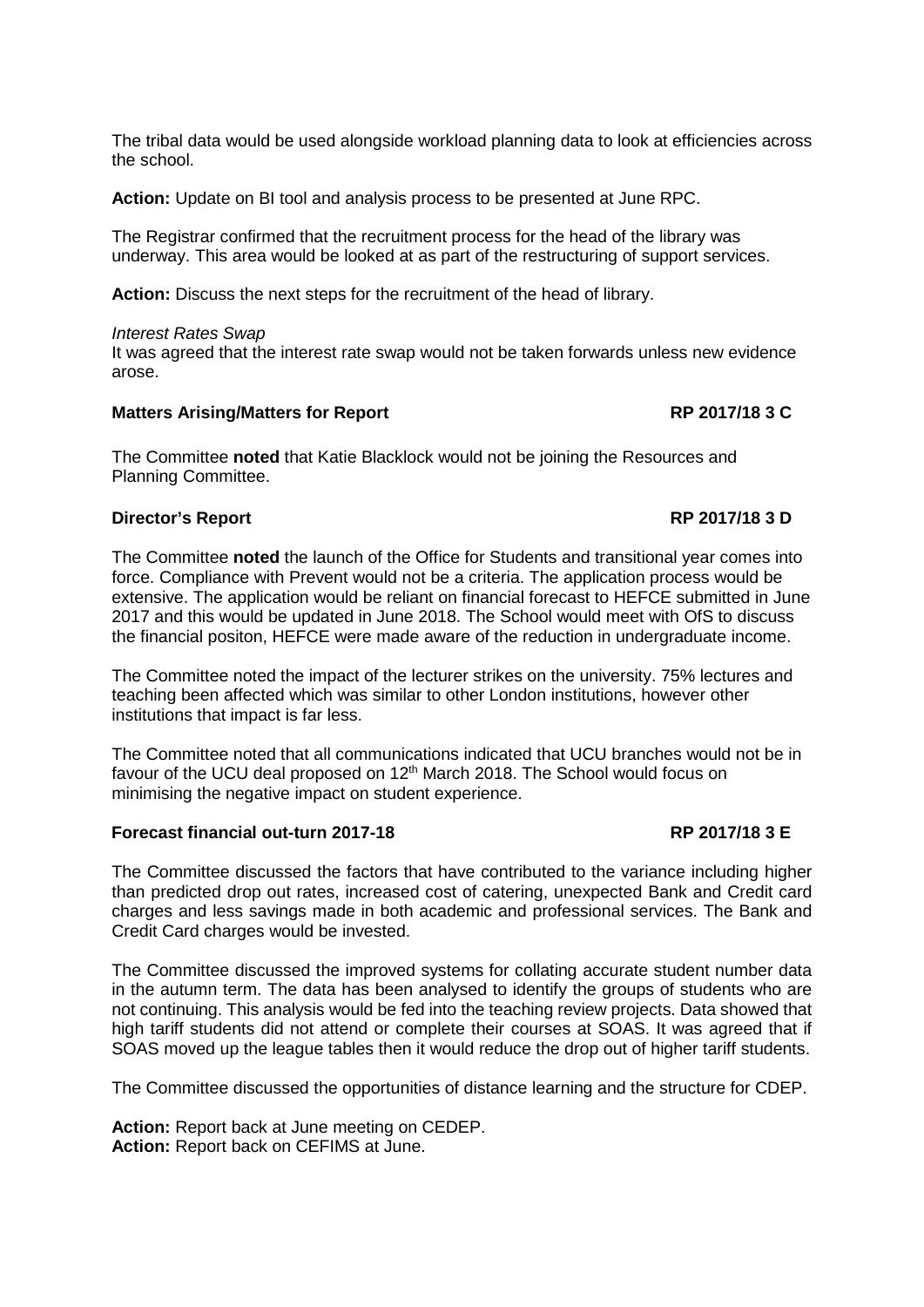This academic year the School changed their approach to recruiting students to IFCELs, they paid external agents to support the recruitment and this had a positive impact on the number of applications. It was agreed that the School needed to retain IFCELs students and recruit them onto undergraduate courses.

The School received around £350,000 for bank and credit card charges, £100,000 over estimations, this would be investigated and reported back to the Committee in June.

**Action:** Report back to the Committee on the investigation into credit card charges at the June meeting.

The Committee discussed the risks around the catering budgets and the cost of the termination of the existing contracts, further information would be known in June.

**Action:** Report back to the Committee on the catering project at the June meeting.

The Committee **noted** the report.

# **2018-19 UG Admissions Progress RP 2017/18 3 F**

The School's recruitment numbers were not as good as anticipated. The Committee discussed the implication of other institutions lowering their tariff and offering an increased number of unconditional offer places. It was agreed that offering unconditional places would have a negative impact as it could result in lower tariff students joining courses that were not appropriate for them.

The Committee discussed the options for increasing access to widening participation students, it was agreed that if grades were softened then the support structure within the School needed to be secure enough to support them to succeed in their course.

It was agreed that league tables would be increasingly important for recruitment both domestically and internationally but would not be the School's only measure of success. The League tables would be a factor in recruiting staff and developing partnerships with international universities. Improving the School's position would be a priority but it would be essential to improve the culture within the School and increase staff and Students aspirations.

The Committee discussed the opportunities of introducing foundation year to support students to access their undergraduate degrees. If the foundation year was compressed into their undergraduate degree then students would potentially be eligible for 4 year student funding. This would be included in the campus teaching review.

The Committee discussed the postgraduate student data, it was agreed that it is harder to forecast and the School needed to improve marketing and reach an additional group of students.

The Committee **noted** that the Executive Board would be undertaking further work on future savings and investments.

## **Financial Projections RP 2017/18 3 G**

The Committee discussed the various factors that have attributed to a further decrease in financial projections including student numbers and catering deficit.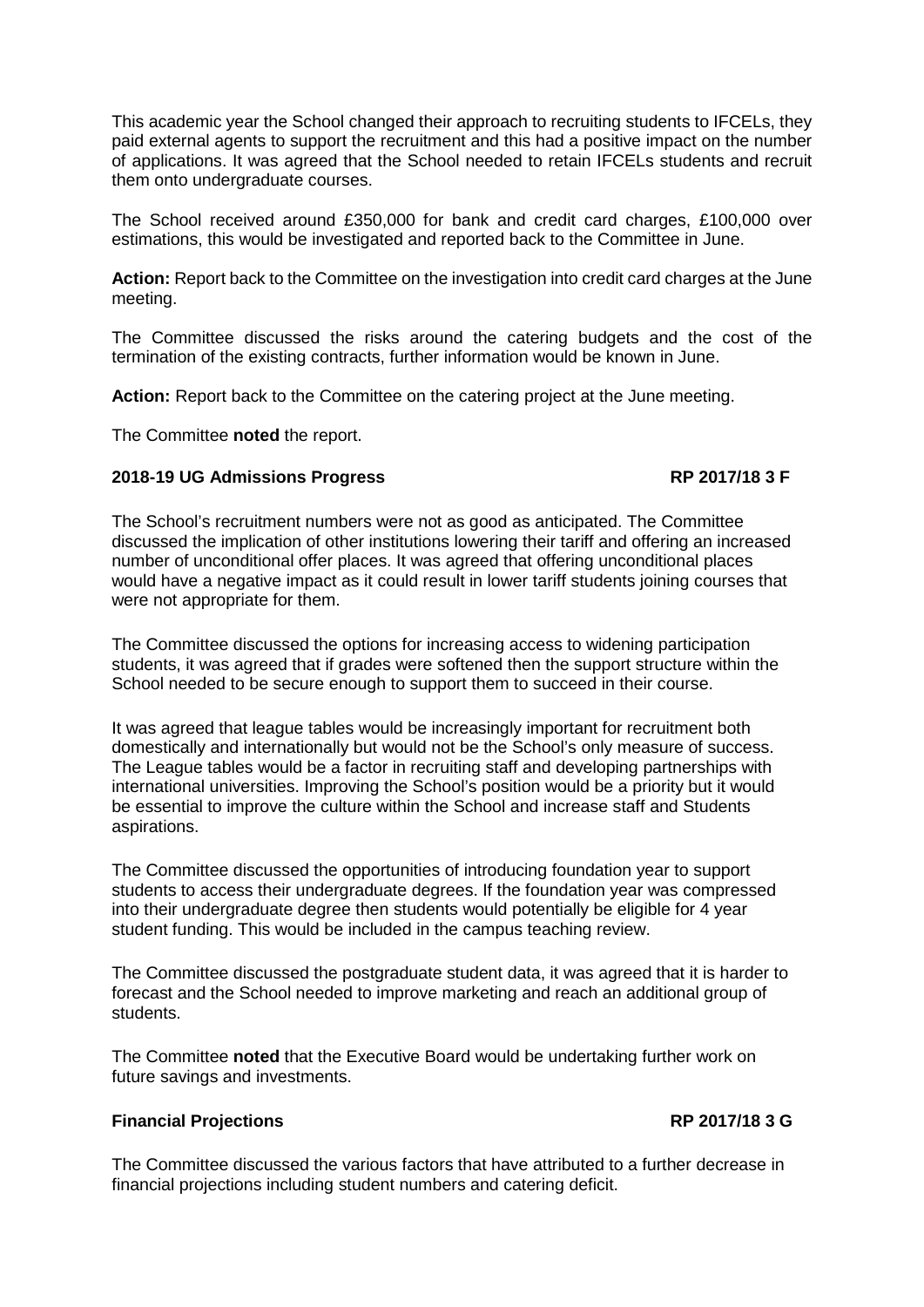The Committee discussed the decrease in the cash position and that without additional savings a safe level of cash would be breached by July 2019 and all cash levels would be breached by July 2021. Additional investments would be required to maintain the safe working on buildings and to meet bid expectations, including a £5million investment in the Brunei Gallery as part of the HEFCE capital funding and £20 million investment to refurbish the Phillips building including windows

**Action:** Present an up to date financial narrative to the Board of Trustees including cash level to ensure consistency of understanding.

It was agreed that RPC needed to see options for the School's next steps prior to the July Board of Trustees meeting. It was agreed that the paper needed to clearly state the position of the School and that a decision needed to be made in the summer about the future viability of the school.

**Action:** Costed options paper with recommendations for next steps to be presented at June meeting.

It was agreed that the School need to control the narrative about the next steps and options for the future.

The Committee discussed the increased overheads of facility management services and options being discussed by the working group. It was agreed that whichever option is agreed must breakeven. The working group would review the options for the termination of the current contract.

**Action:** Provide progress update on facilities management project in June.

The Committee thanked Steve Tinton for leading this process.

The Committee discussed the potential financial implications of the various USS pension dispute outcomes.

**Action:** Provide clear communication to Executive Board outlining the School's position, both the threat and the opportunity and be clear on what needs to change.

The Committee **approved** the financial projections for recommendation to the Board of Trustees.

# Voluntary Severance Scheme **RP 2017/18 3 H**

The School have received 23 applications which would result in £1.5million in savings. If a few additional applications are converted total savings of £1.7million would be reached. Executive Board would be looking at additional efficiency savings, retirements and not recruiting to vacancies.

The Committee **noted** the update.

# **Size and Shape of SOAS RP 2017/18 3 I**

It was agreed that the School's current model is unsustainable and to ensure the future of